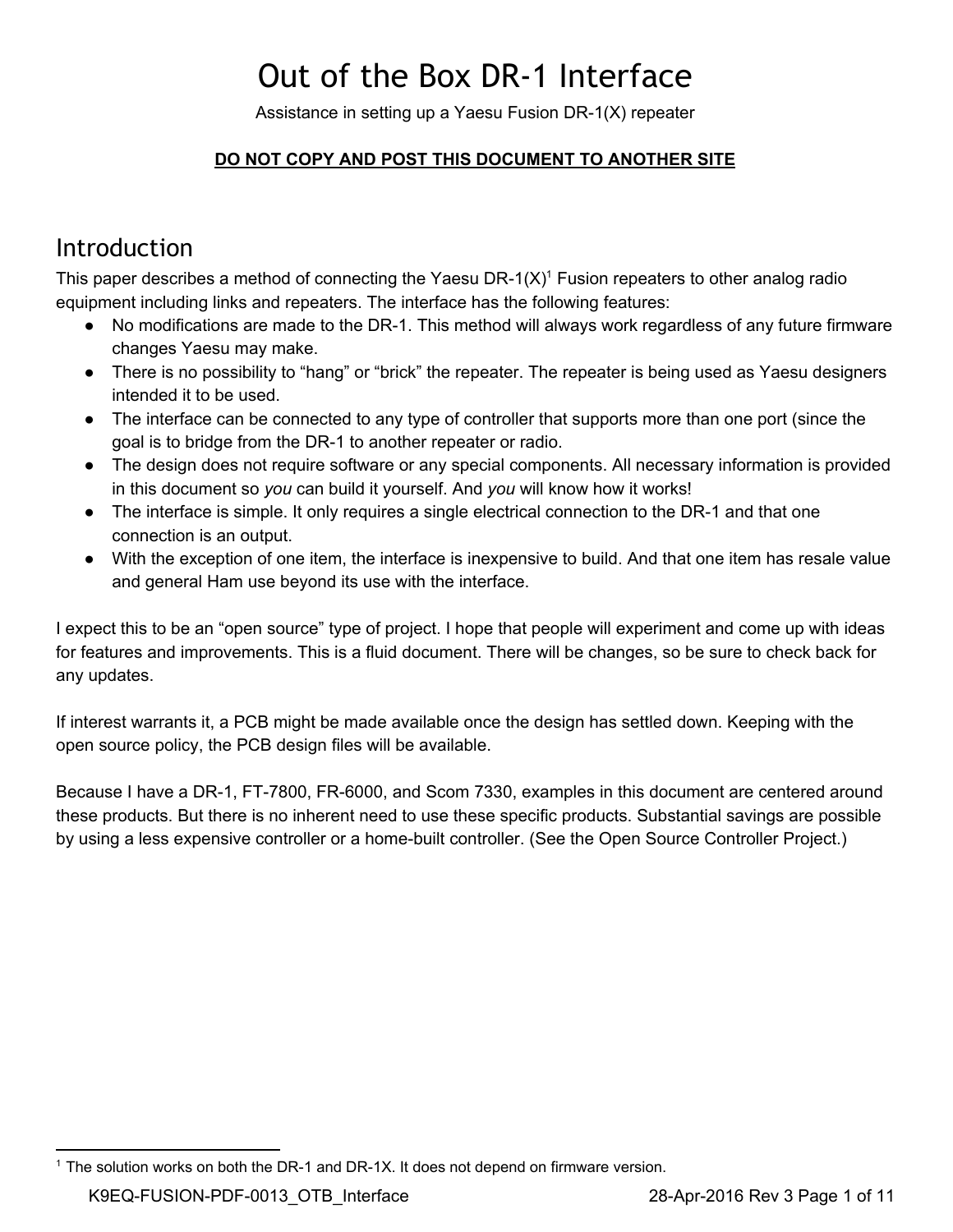## <span id="page-1-0"></span>Interface Description

The basic problem with supporting both analog and digital is that you don't know if the signal is analog or digital until you start receiving it. We can't say for sure if it's digital until the final CRC is verified on the first packet. If the signal was analog and we were assuming it was digital, 100 ms of transmission could be lost. The same is true if we're detecting digital, but rely on the CTCSS which may take 100 ms to decode. It turns out that the only place the digital or analog decision should be made is at a controller that has full access to the Rx IF. It needs to make an instant decision so that no part of the transmission is lost. Therefore a requirement of this project is to use the internal  $DR-1(X)$  controller for all analog vs digital decision making.

Another reason to use the internal controller is that Yaesu will be making firmware changes and there's no telling what a firmware update might do to its behavior. Thus another requirement is that the solution is insensitive to Yaesu firmware changes.

It turns out that the firmware for making an external controller work well with the  $DR-1(X)$  has been available for a long time - it's the firmware in a Fusion radio. It knows everything about detection and switching - and we don't have to write it and debug it!

The Out-of-the-Box solution therefore takes something "out of the box", namely an FT1DR HT, and uses it to create the interface.

The solution is very flexible and your implementation can be quite a bit different. I used an Scom 7330 controller because I had it, but it could be any multiport controller. The FT1DR is located at the repeater site, but it could be located much farther away at another repeater site.

The solution permits:

- 1. Using an FM-only repeater to simulcast digital and/or analog signals on the DR-1(X).
- 2. The FM user is also heard on the DR-1(X) in the last mode the DR-1(X) was used (digital or analog). The obvious benefit to this is that folks with Fusion radios can have Fusion fun (and it is fun) while still communicating with the digitally-challenged. After all, how are people suppose to learn about Fusion Fun if they can't talk to people using it? And, let's face it, we paid extra \$\$ for our Fusion radios and we'd like to take advantage of what they can do!
- 3. Connect a simplex radio to the DR-1(X) such that it will simulcast the DR-1(X) on FM. (Only works well if all FM users are within simplex range.)
- 4. Combine all of the above so that the DR-1(X) and FM repeaters can use the simplex radio to link to another repeater (using FM).
- 5. Connect the DR-1(X) to the simplex radio and still operate the FM repeater stand-alone.
- 6. Use the Scom 7330 to put recorded announcements out on the DR1 (analog or digital).
- 7. Use DTMF on the DR-1(X) to control the linking and repeater connection<sup>2</sup>.

The ultimate solution would, of course, also support a digital connection between two DR-1s. That would actually take work. We made the decision in mid 2014 that we would wait for Yaesu to solve this problem Still waiting, but I do believe it will come. When it does, and if we no longer need the Out-of-the-Box solution, then we at least have a spare FT1D. :-)

<sup>&</sup>lt;sup>2</sup> The vocoder regenerates DTMF tones.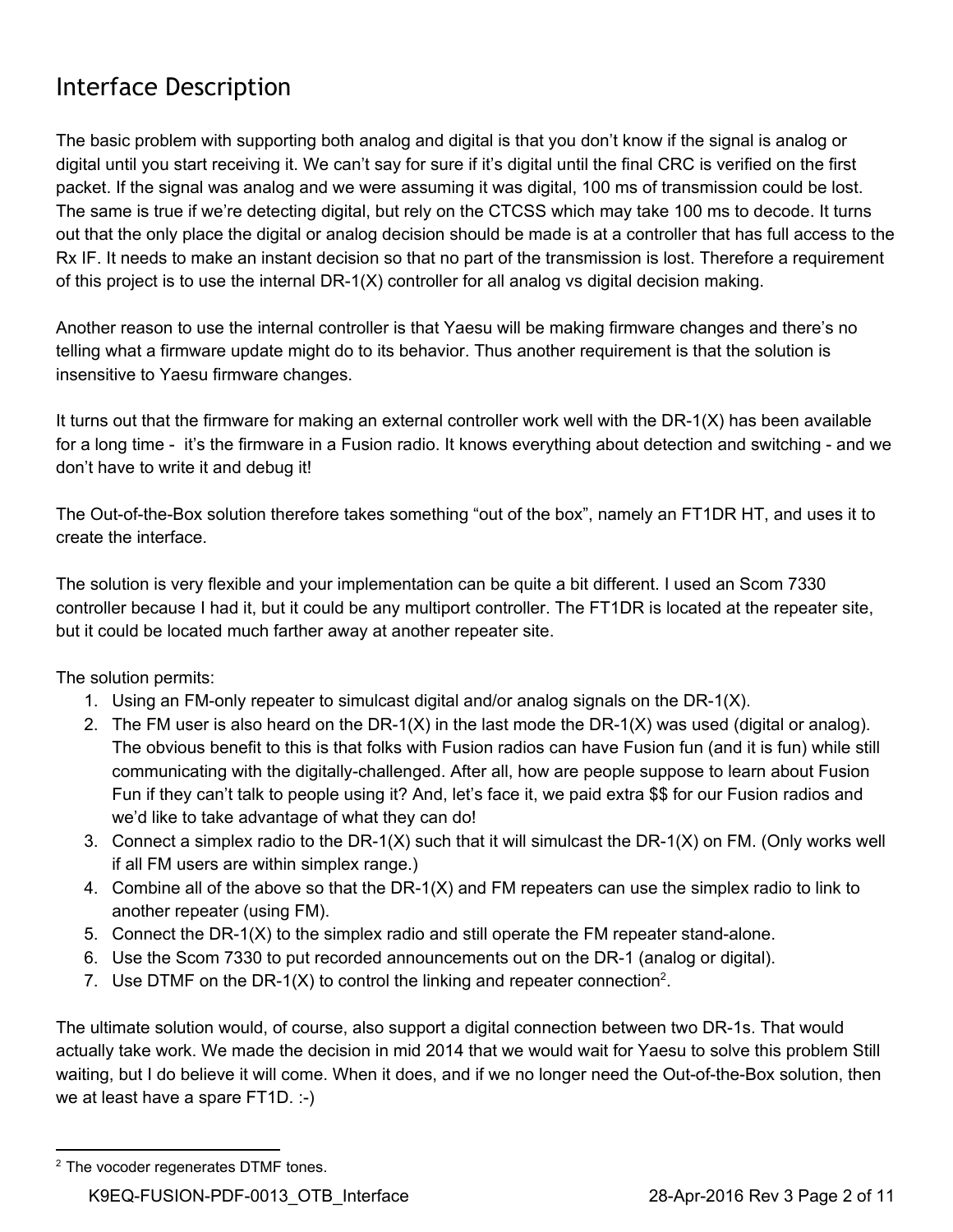### <span id="page-2-0"></span>**Issues**

One liability with the solution is that the digital vocoder is sensitive to noise. Going from digital to FM works well, but if the quality of the input FM signal is poor, then the vocoder performance will be poor. It's extremely important to have audio levels adjusted properly and to filter low frequency components such as CTCSS and DCS. Unfortunately Yaesu radios don't appear to provide much filtering in this regard.

- Over-driving the vocoder causes compression and brings up the level of any noise on the analog signal.
- A noisy FM signal also degrades the encoding process significantly
- Digital to FM always seems to work well, however it is tricky to get good analog to digital performance

An analog audio processing module is really needed before driving into any digital Tx. It should reject unwanted frequency bands (mostly below 300 Hz and above 3.5 KHz) as well as provide automatic gain control. This may be a future project.

### <span id="page-2-1"></span>**On‐The‐Air Results**

This system has now been in use at W0MDT/K9EQ since the end of August. It is used to simulcast our Fusion net and has been well accepted by both FM and digital users. There have been no hang-ups or issues with either repeater. The only problem has been RF issues when the two meter link is running. Just too many transmitters in one place (4).

### <span id="page-2-2"></span>**Design Description**

Refer to Figure 1, Block Diagram

- 1. A common power supply is used to provide power to the  $DR-1(X)$  side. Another common power supply is used to supply the non-DR-1(X) equipment which includes the FM repeater, FT1D, and controller.
- 2. The DR-1(X) is set up for Auto/Auto (will accept analog or digital and retransmit in that same mode).
- 3. The FT1D is connected to power via a DC-DC converter<sup>3</sup> to lower the 13.8 V to 9 V (or even less). This reduces heating of the FT1DR on long transmissions. (The FT1DR is run at 100 mW and should probably drive into a dummy load to reduce RF in the area.)
- 4. The FT1DR is set up as follows:
	- a. TOT 3 minutes
	- b. APO Off (very important!!!)
	- c. AMS on, TX-M (manual) allows the FT1DR to automatically switch with the repeater.
	- d. Battery removed (reduces heating)
	- e. Tx power 100 mW
	- f. Set to the DR-1's Tx and Rx frequency
	- g. Call sign programmed with that of the FM repeater. I.e., K9EQ/.075.
	- h. Volume and microphone gain adjusted to provide good digital->FM->digital performance (high enough but not too high).
	- i. Can program GPS to QTH of repeater or other location.
- 5. The FT1DR connects to the interface board via the headset connector.
- 6. The controller connects to the interface board.

<sup>&</sup>lt;sup>3</sup> See parts list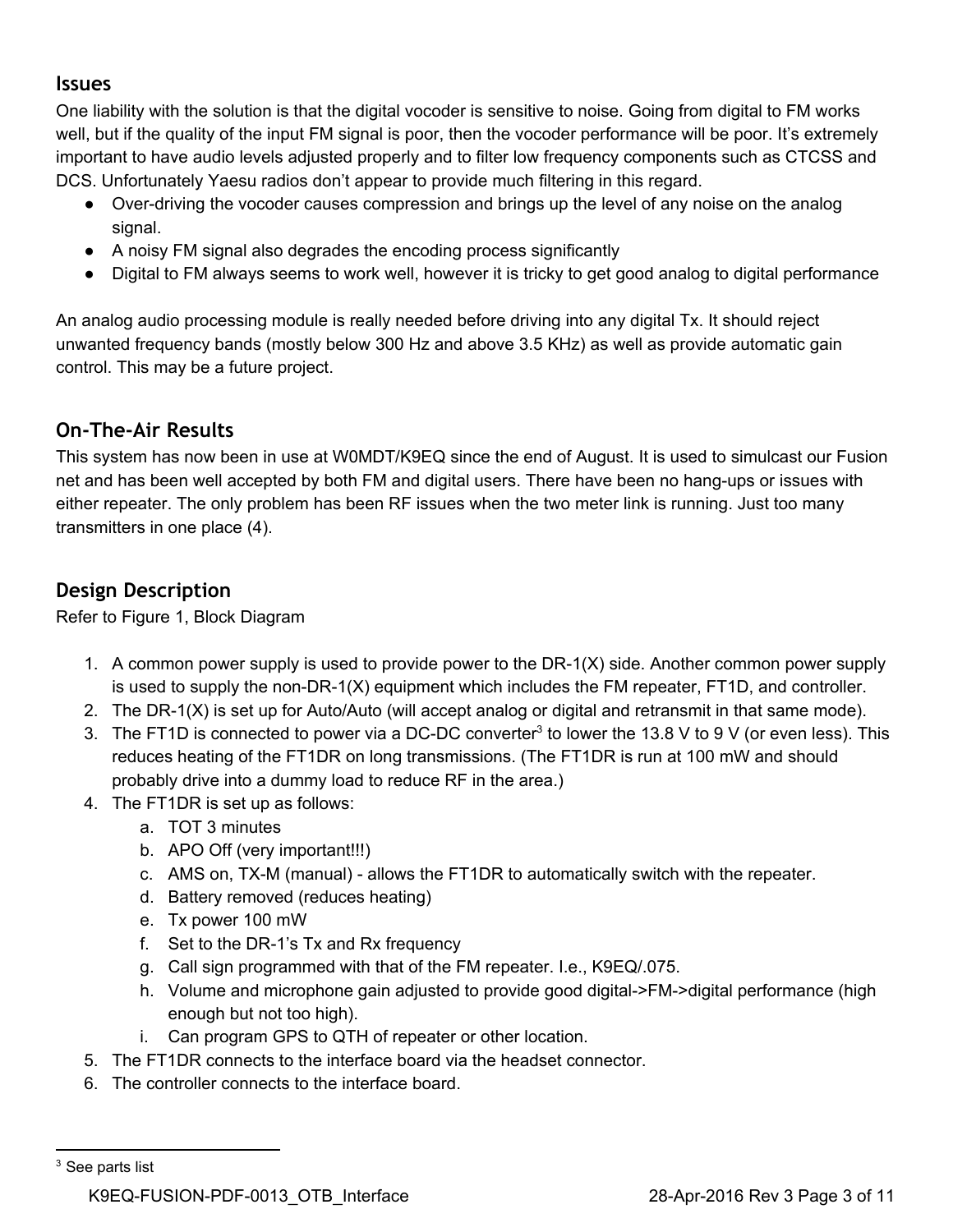- 7. A single connection from the 10-pin connector on the DR-1(X) connects to the interface board. This provides an indication that a signal is being received. This comes straight from the receiver, not the controller.
	- a. Note: It is not necessary to provide this connection. It is also possible to enable the 2nd band of the FT1DR to receive the DR-1's Tx. A photo sensor is then placed over the green Rx indicator lamp. The one wire from the DR-1(X) was chosen since it was easier (but did add to the cost to buy the Yaesu 10-pin cable).
- 8. The FM repeater and two meter remote base connect to the controller through the two remaining ports.



Figure 1 Block Diagram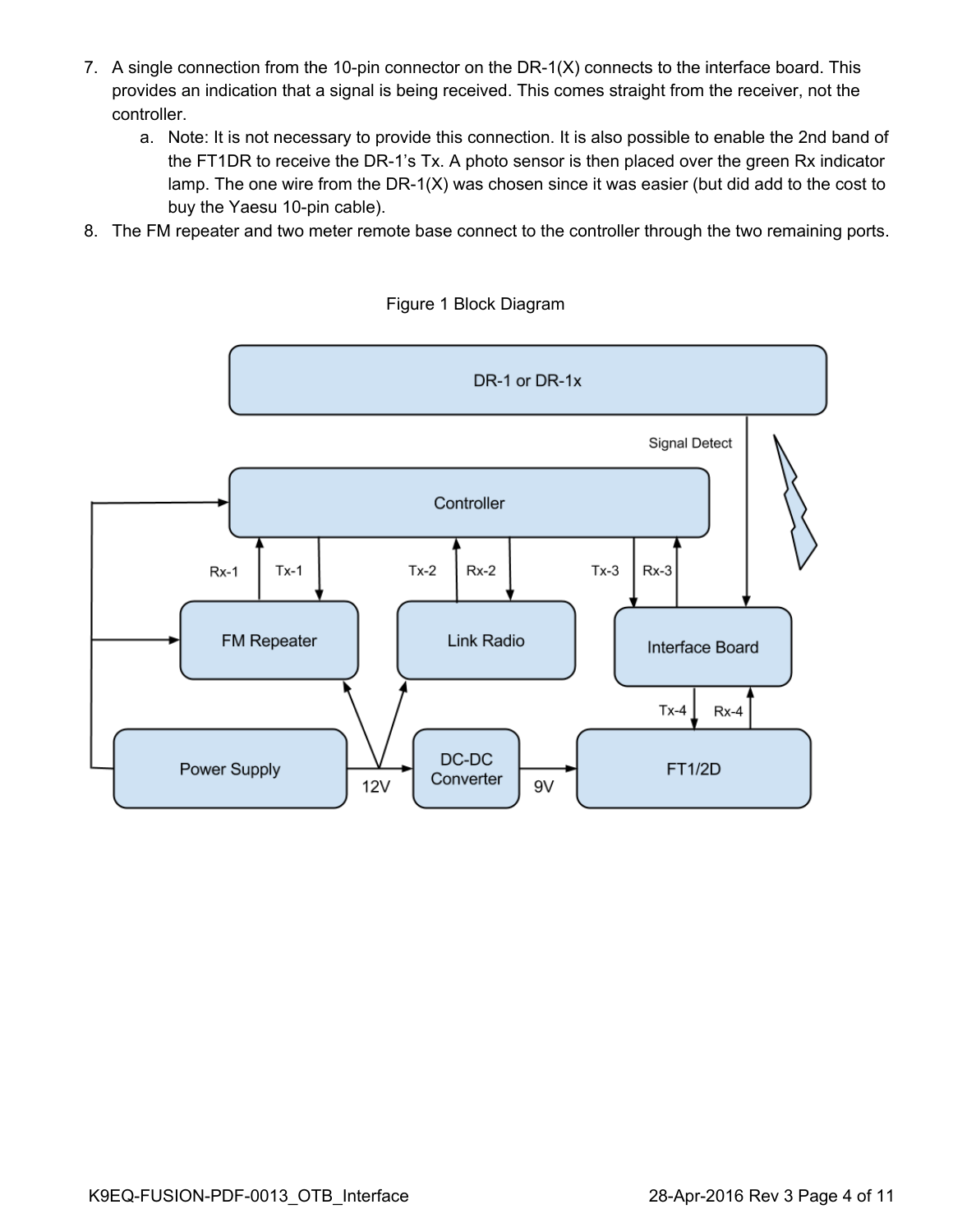### <span id="page-4-0"></span>**Operation**

This section describes operation of the OTB Interface.

#### <span id="page-4-1"></span>**DR‐1(X) Transmit**

When the DR-1(X) transmits, it can either be in Digital (D) or Analog (A) mode. The mode is determined by the mode of the input signal. When the FT1DR receives the DR-1's signal, it automatically switches to the correct mode since AMS is enabled.

Audio from the FT1DR is always analog and will be that of either a D or A transmission since all switching is automatic.

The Channel Busy signal (sometimes called COR or COS) is only asserted when the DR-1(X) repeater is receiving a signal. This is important because you don't want the FM hang time to hold up the analog output. It also prevents a key-up when the repeater's FM ID is sent.

Channel Busy is a simple digital signal that is available at the 10-pin connector (that is internally wired directly to the Rx/Controller). This connector is essentially identical to that of all other radios that use a 6-pin or 10-pin packet connector<sup>4</sup>.

The output of the OTB Interface is no different from that of any other conventional analog radio meaning that it can connect to any conventional controller.

#### <span id="page-4-2"></span>**DR‐1(X) Receive**

The  $DR-1(X)$  will receive any input signal that comes from a user or from the FT1D connected to the OTB Interface.

When Tx is asserted to the FT1DR, it will transmit using the last mode that it heard - which is set by the last user to transmit to the repeater.

#### <span id="page-4-3"></span>**Analog/Fusion Repeater**

If the OTB Interface connects to a conventional analog repeater, this allows digital users to use digital on the Fusion repeater while analog users can also participate on the analog repeater.

A simpler solution would be to provide a simplex output. For example, a Fusion repeater on two meters could be interfaced to an inexpensive simplex transceiver on 220 or 440 MHz.

If the OTB Interface is connected to a computer, then the Fusion repeater can get access to analog repeater networks such as EchoLink, IRLP, AllStar, or Skype<sup>5</sup>.

 $4$  The 10-pin connector just adds serial data communications to the pins already available on the 6-pin connector. <sup>5</sup> Skype requires the use of a VOX circuit.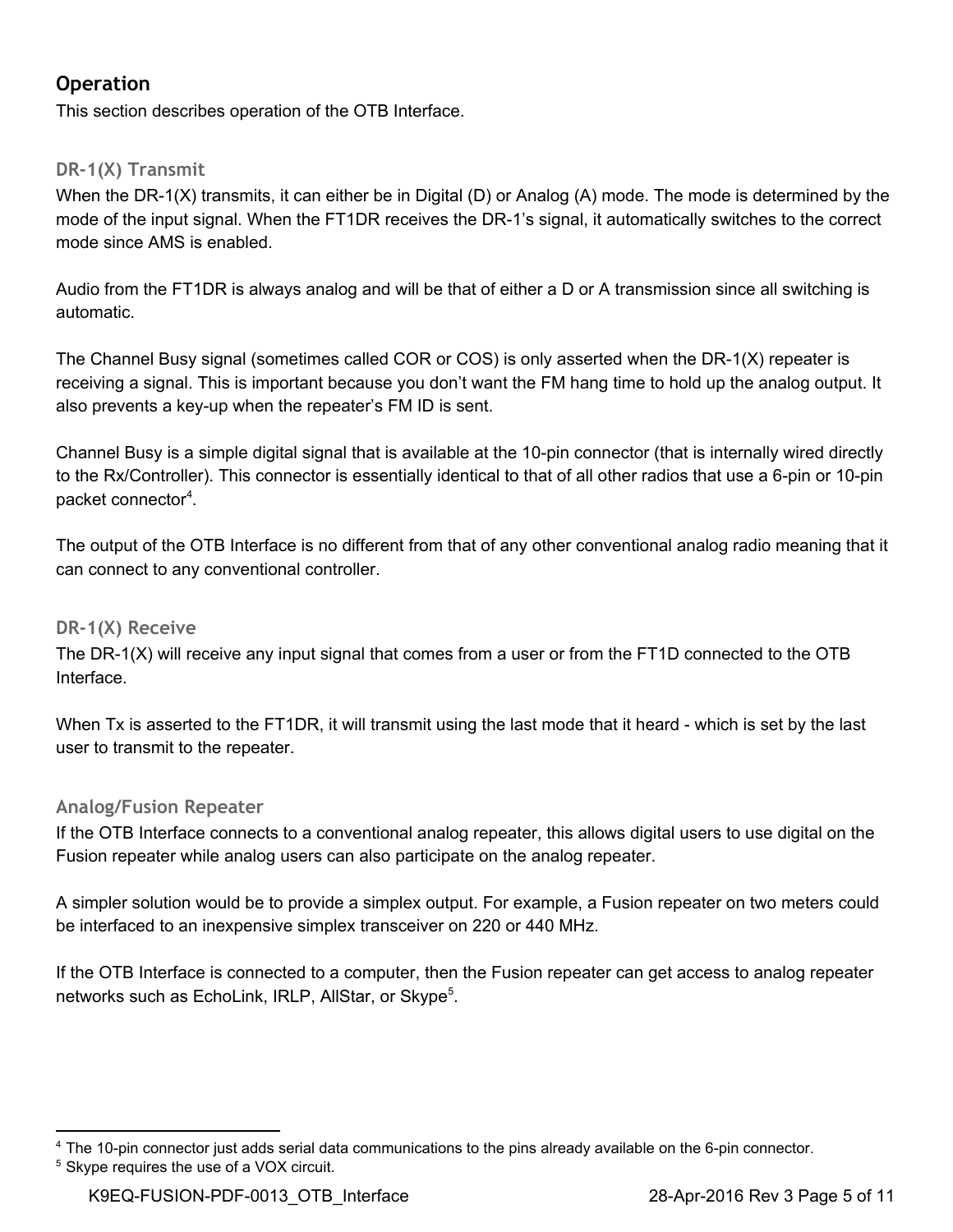### <span id="page-5-0"></span>**Bill of Materials**

| <b>Identifier</b>               | Quantity       | <b>Part ID</b>                        |
|---------------------------------|----------------|---------------------------------------|
| C1, C2                          | $\overline{2}$ | 1 uf 25V Electrolytic capacitor       |
| CBL <sub>1</sub>                | 1              | CT-167 Cable, Yaesu                   |
| J1                              |                | DB-9                                  |
| J <sub>2</sub>                  |                |                                       |
| J3                              | 1              | FT1/2DR Speaker/mic connector         |
| J4                              | 1              | FT1/2DR Power connector               |
| Q1, Q2                          | $\overline{2}$ | 2N3904 General purpose NPN transistor |
| R <sub>1</sub> , R <sub>7</sub> | 2              | 100k Resistor                         |
| R <sub>2</sub>                  | 1              | 1M Resistor                           |
| R <sub>3</sub> , R <sub>4</sub> | $\overline{2}$ | 2.2k Resistor                         |
| R <sub>5</sub>                  | 1              | 4.7k Resistor                         |
| R <sub>6</sub>                  | 1              | 33k Resistor                          |
| U1                              | 1              | DC-DC Buck converter (optional)       |

#### Table 1 Bill of Materials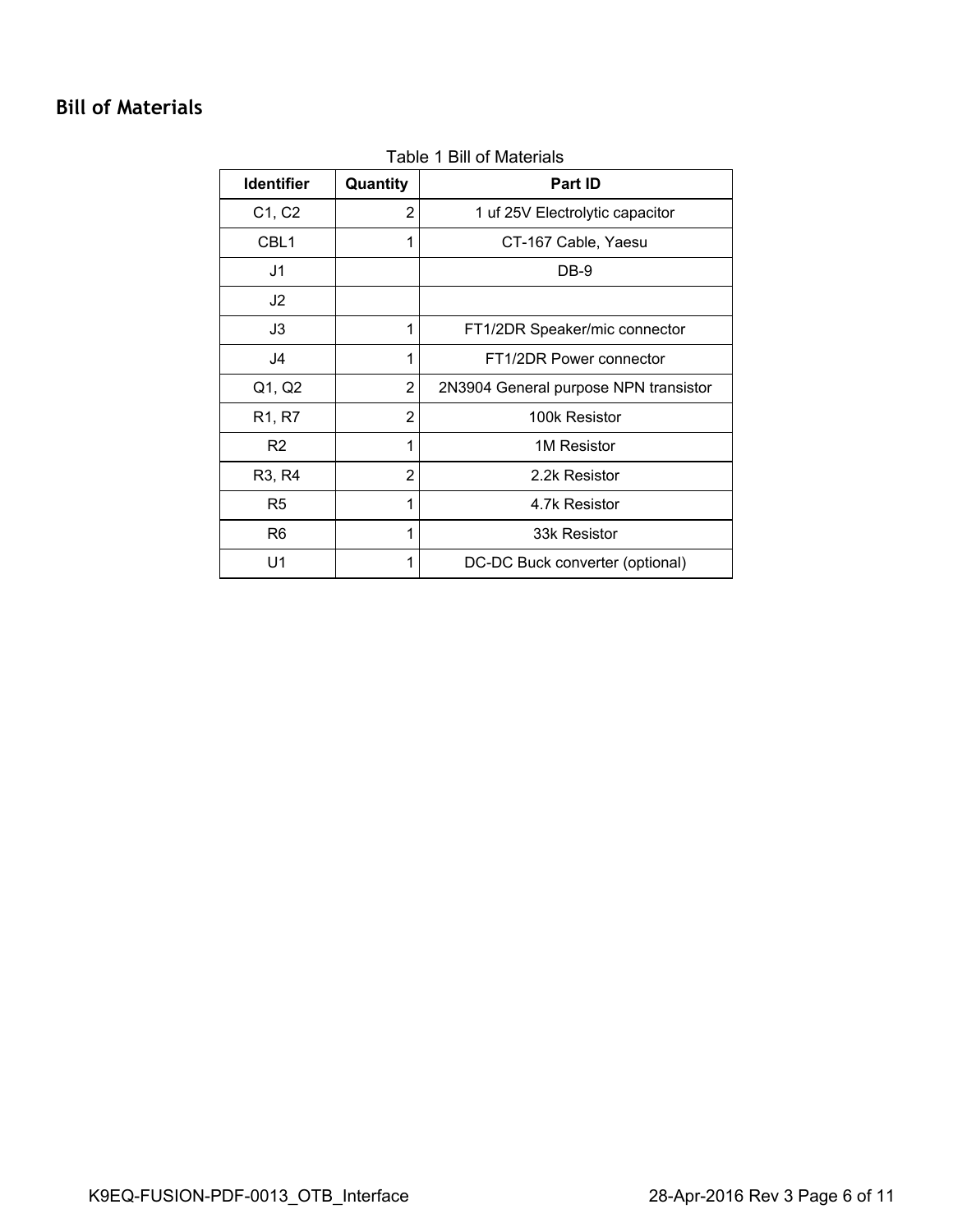## <span id="page-6-0"></span>Electrical Interface

The OTB Interface schematic is shown in Figure 2. Most of the circuitry is involved in isolating the audio and control signals on the FT1D interface - which does this all using three wires (including ground).



Figure 2 OTB Interface Schematic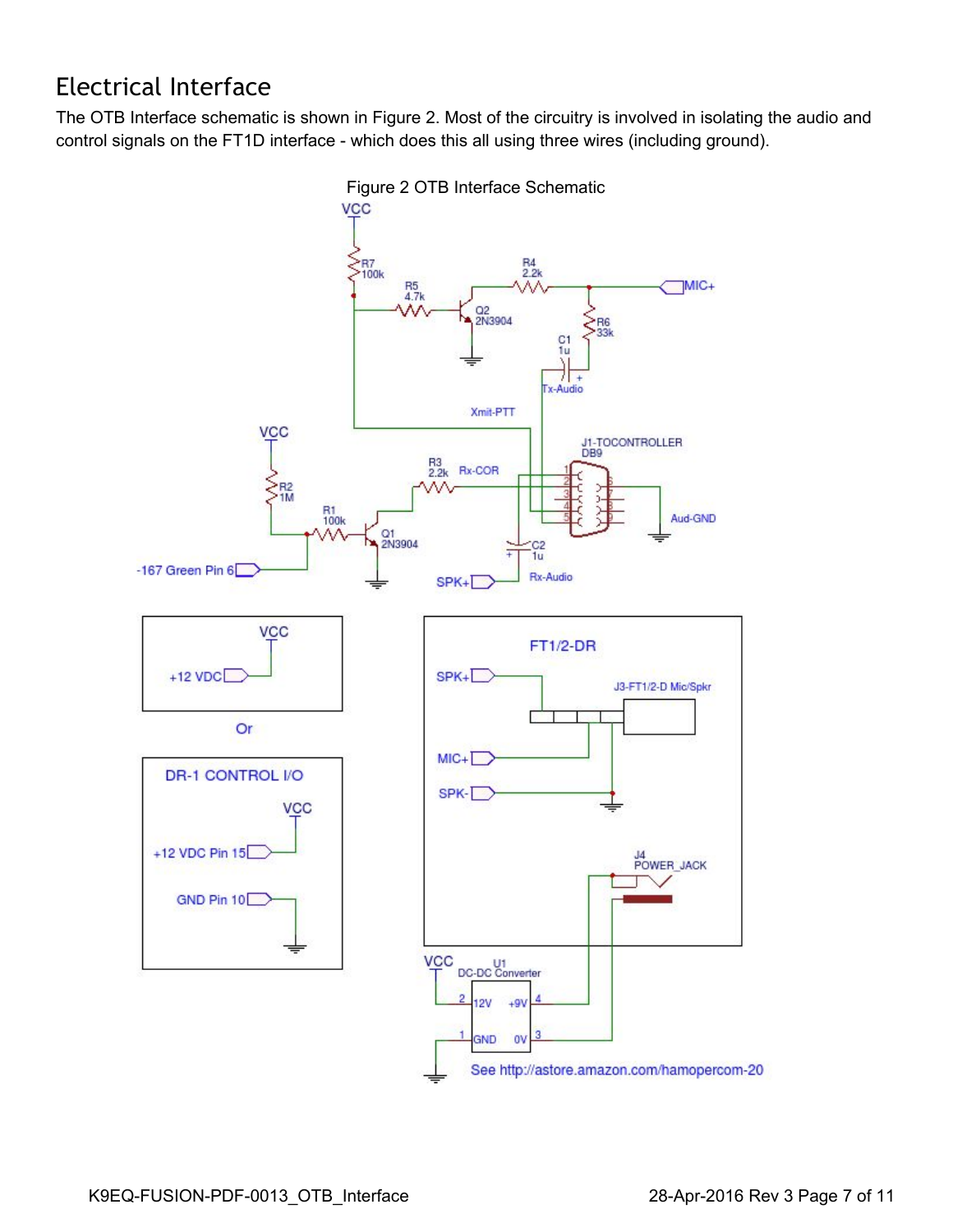# W0MDT Block Diagram

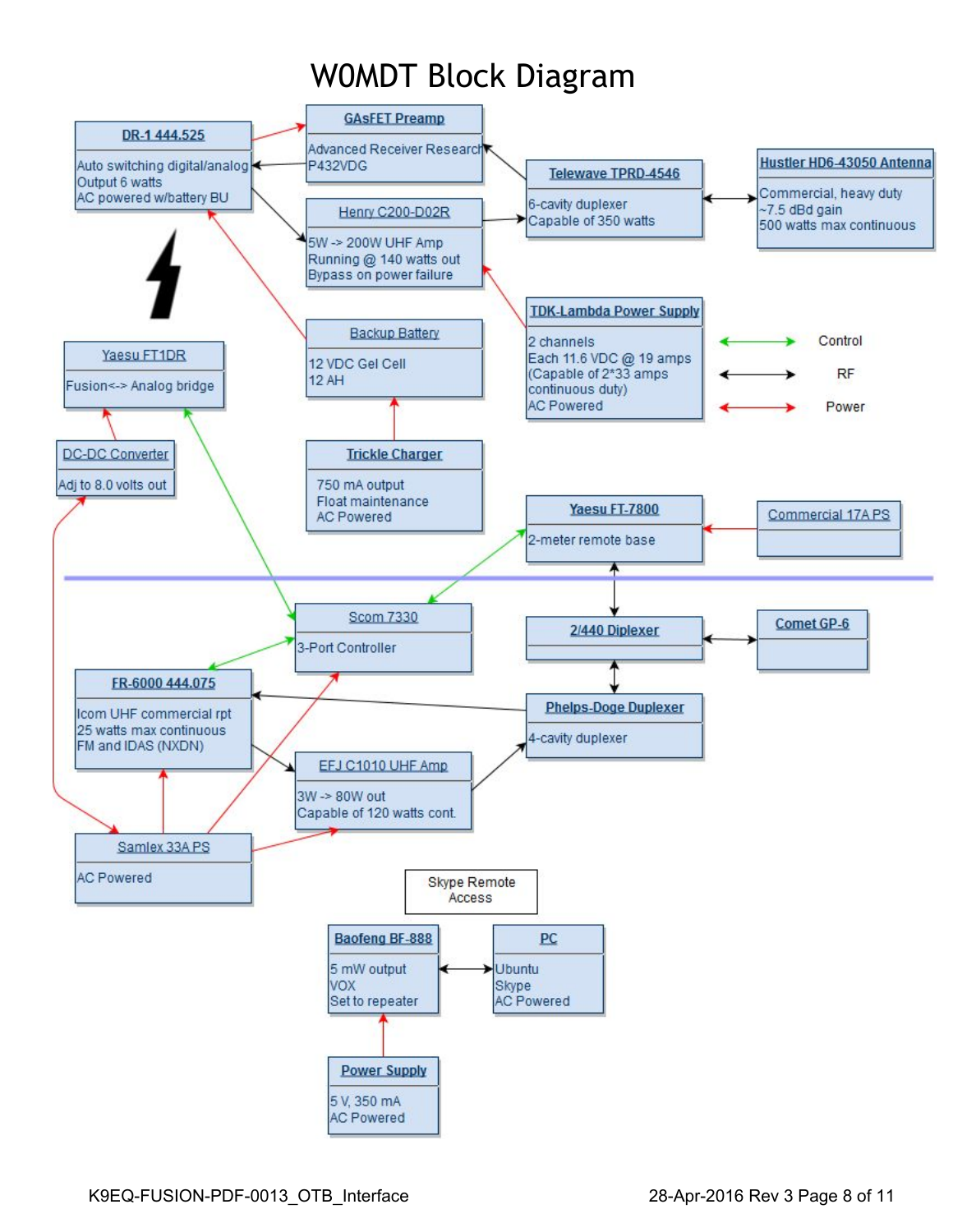### <span id="page-8-0"></span>Change History

#### **Change History**

| <b>Rev</b> | <b>Date</b> | Change                                                                                |
|------------|-------------|---------------------------------------------------------------------------------------|
|            | 4-Nov-2015  | Initial release                                                                       |
| 2          | 25-Mar-2016 | Corrected schematic to add Mic connection - Thanks to K5JG<br>Other minor corrections |
| 3          | 28-Apr-2016 | Included the correct (I hope) schematic. Sorry to everyone for the<br>mixup.          |

## Table of Contents

<span id="page-8-1"></span>**[Introduction](#page-0-0) Interface [Description](#page-1-0) [Issues](#page-2-0) On-The-Air Results Design [Description](#page-2-2) [Operation](#page-4-0)** DR-1(X) [Transmit](#page-4-1) DR-1(X) Receive [Analog/Fusion](#page-4-3) Repeater **Bill of [Materials](#page-5-0)** [Electrical](#page-6-0) Interface [Change](#page-8-0) History **Table of [Contents](#page-8-1)** [Parking](#page-9-0) Lot **[Disclaimer](#page-10-0) [Copyright](#page-10-1)**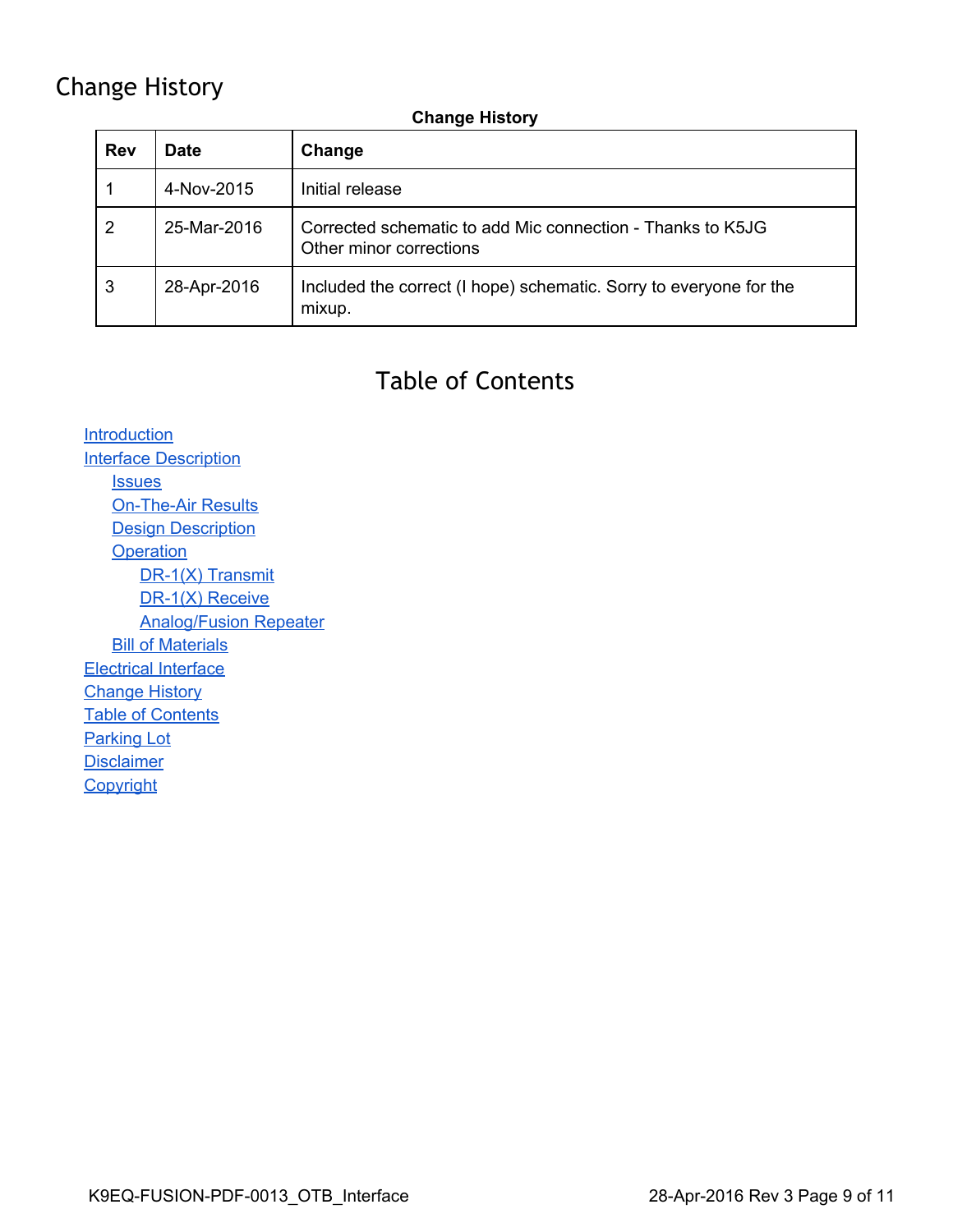## <span id="page-9-0"></span>Parking Lot

Things this document needs

● Complete the bill of materials

#### **Issues**

● The Vocoder needs to have real clean audio that doesn't include CTCSS, DCS, or high frequency noise introduced by an FM link. (The vocoder was designed to be connected to a microphone directly, not an FM receiver. Therefore we really need a good signal processing board. It should be a band-pass with sharp edges at 300 and 3,500 Hz. It must be ~40 dB down at 280 and 3,600 Hz. Also need a good AGC/limiter to equalize different audio levels. Analog devices makes a nice part that could do this well.